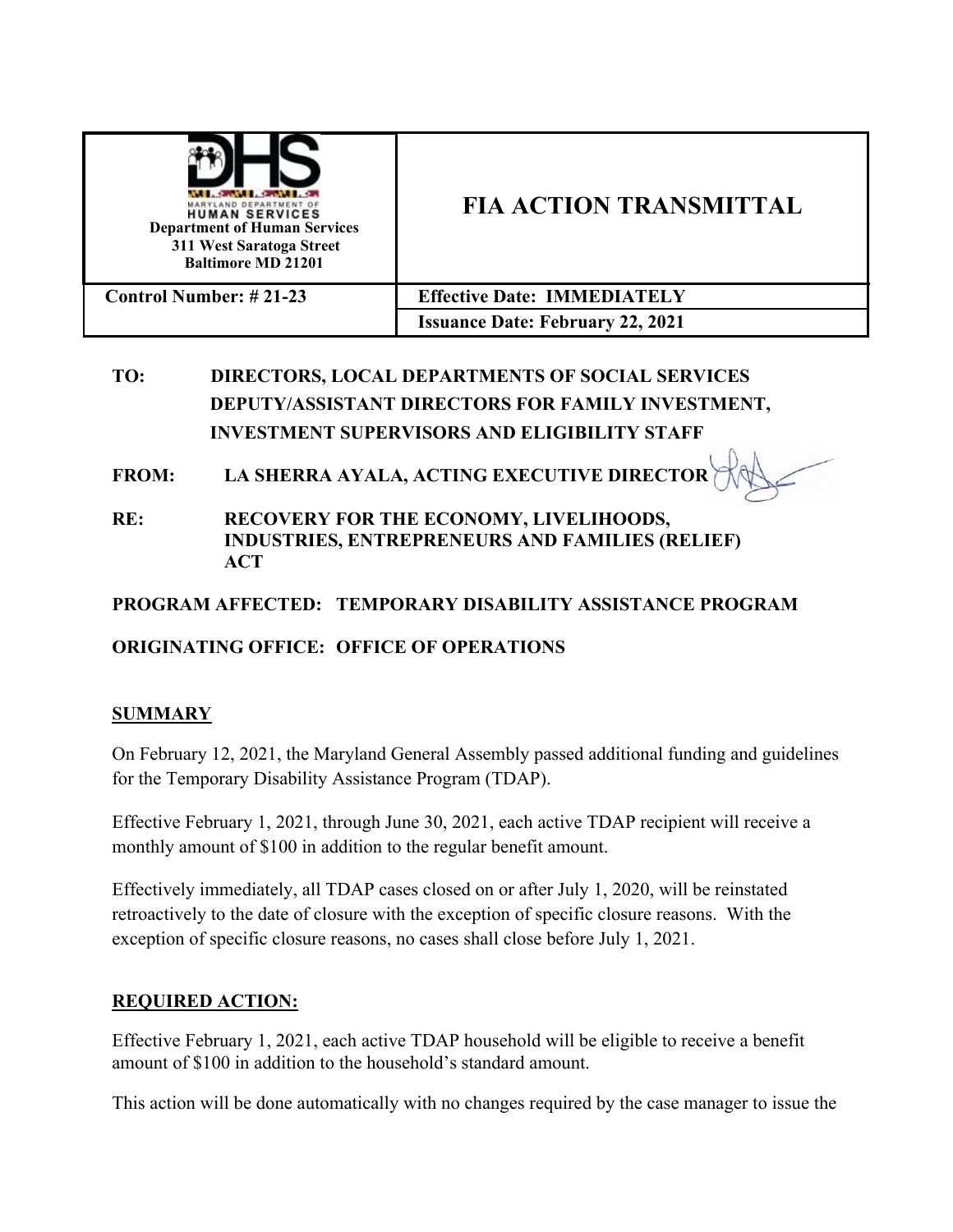benefit.

The following actions must be taken for approved applications or interim changes reported during the period of February 1, 2021, through June 30, 2021.

- On any notice generated that notifies the customer of a new or changed benefit amount, free form text must be added advising the customer of the additional \$100 in TDAP. The following may be used:
	- You have been approved for \$243 of TDAP benefits. You will receive an additional \$100 added to this amount each month from (approval/change date) through June 30, 2021.

## ● **Do not issue underpayments. This extra benefit will be automatically added through the system batch process.**

## **TDAP CASE REOPENING:**

All TDAP cases that were closed as of July 1, 2020, will be reopened with the exception of the following case closures reasons:

- Having received a final decision by SSA
- Customer now receives TCA
- Customer is deceased or incarcerated
- Customer has moved out of State

Each LDSS will receive an assignment to reinstate cases previously closed.

- 1. Pend the case for the first day of the month following case closure. Provide a 12 month certification period for all cases reopened. Please see the chart below for specifics.
- 2. Coded the DEM2 screen for TDAP Type II.
- 3. Code the MISC Screen **PE** for Delay Reason
- 4. Ensure the disability end date on the DEM2 screen is at least 12 months from the reopening date.
- 5. Once processed, transfer the case back to the appropriate DO.

Please ensure all cases are pended and finalized on the same day.

\*If a case assigned is identified as a case that belongs to Washington County, *do not process*. Transfer the case to DO 210.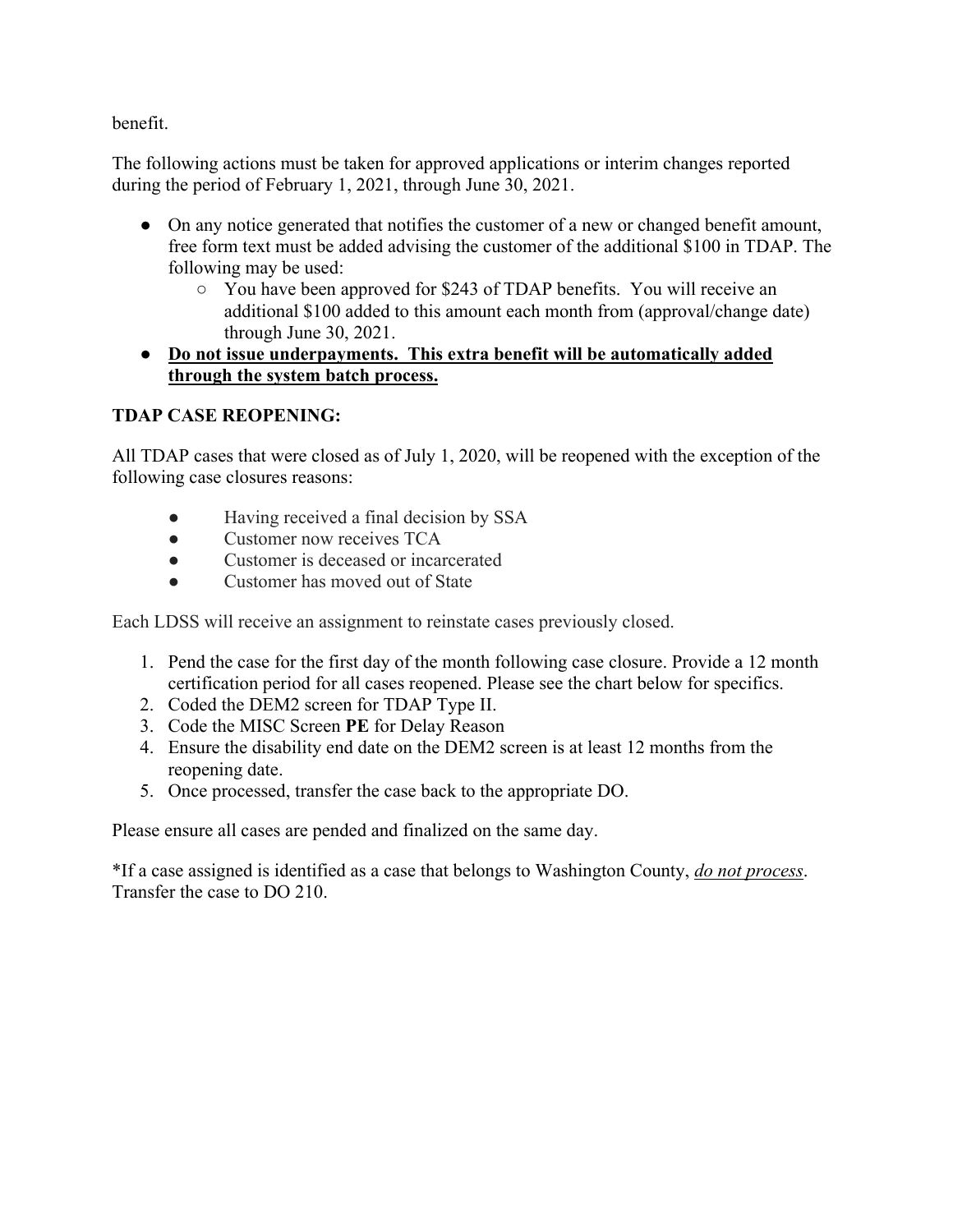| <b>Case Closure Date</b> | <b>Reopen Date</b> | <b>Dem2 Disability</b><br><b>End Date</b> | <b>Certification End</b><br>Date |
|--------------------------|--------------------|-------------------------------------------|----------------------------------|
| July 31, 2020            | August 1, 2020     | July 31, 2021                             | July 31, 2021                    |
| August 31, 2020          | September 1, 2020  | August 31, 2021                           | August 31, 2021                  |
| September 30, 2020       | October 1, 2020    | September 30, 2021                        | September 30, 2021               |
| October 31, 2020         | November 1, 2020   | October 31, 2021                          | October 31, 2021                 |
| November 30, 2020        | December 1, 2020   | November 30, 2021                         | November 30, 2021                |
| December 31, 2020        | January 1, 2021    | December 31, 2021                         | December 31, 2021                |
| January 31, 2021         | February 1, 2021   | January 31, 2022                          | January 31, 2022                 |
| February 28, 2021        | March 1, 2021      | February 28, 2022                         | <b>February 28, 2022</b>         |

Disability Information on the DEM2 Screen

- On the DEM2 code screen
	- Code the Disability Type O
	- Approval Source MS

### **IAR Requirements**

Review the case file for a valid IAR. If there is not a valid IAR present, send a 1052 requesting a valid IAR **however** do not hold up processing, deny, or close a case due to a missing IAR form.

Please see the updated TDAP Reopening Guidance for additional information.

#### **Redeterminations**

All TDAP cases with a certification period on or before June 30, 2021, will receive a 6-month redetermination extension.

### **Applications**

Effective immediately, self-attestation may be accepted in the absence of a Medical 500 form as